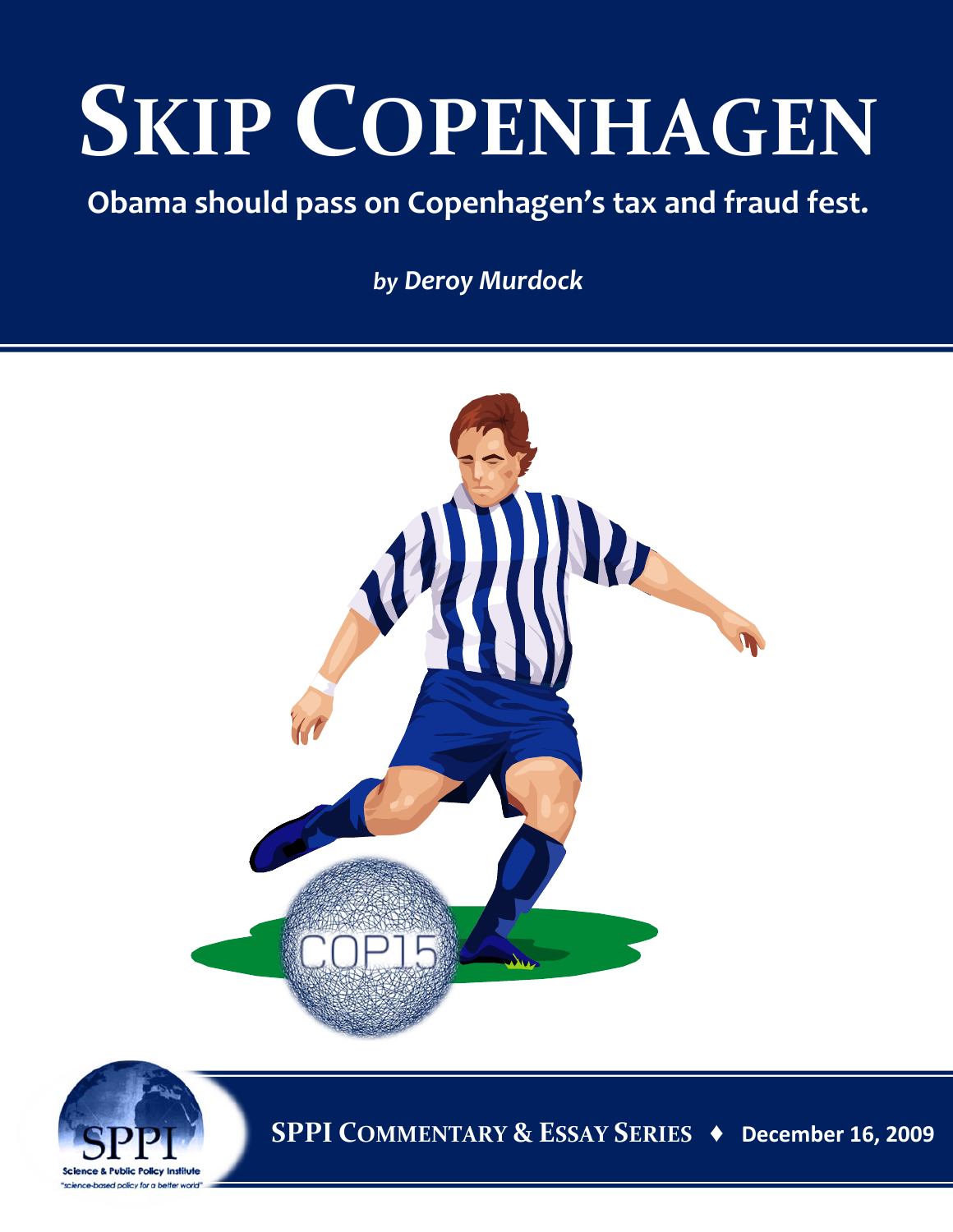## **SKIP COPENHAGEN**

#### **Obama should pass on Copenhagen's tax and fraud fest.**

*by Deroy Murdock* **|** December 9, 2009

President Obama flies to Copenhagen later this month for a fresh round of taxes and spending. To slay an imaginary beast called "global warming," Obama and other leaders will discuss a treaty that forces industrialized nations to shake themselves down and enrich the developing world. Even worse, Copenhagen occurs as climatic [computer](http://article.nationalreview.com/?q=Mjk3ZTRkODVjMzcwZDI0Y2ZhOTU5ZjdmN2JkZDE5NmU=&w=MA) models misfire and climatologists substitute science with deception.

The draft [Copenhagen Framework Convention on Climate Change](http://wattsupwiththat.files.wordpress.com/2009/10/un-fccc-copenhagen-2009.pdf) establishes an international oversight body simply called "the government." As the Convention draft states: "The government will be ruled by the COP [Conference of the Parties]," which will execute "public policies ... to which the market rules and related dynamics should be subordinate."

Like most big-government schemes, the Copenhagen Convention unleashes new agencies, panels, and other bureaucracies bearing such acronyms as EBFTA, TPRDA, TPRDM, and UNFCCC. The treaty even invokes "the NAMAs and the NAPAs" — sadly, *not* a reference to a nearly homonymous '60s pop group. The Executive Body on Finance and Technology for Mitigation (EBFTM) pursues this riveting mission: "To organize, coordinate, monitor, and evaluate the implementation of the comprehensive framework for mitigation, including the enabling means of financing, technology, and capacity-building."

The Convention arranges the "transfer of technical and [financial](http://article.nationalreview.com/?q=Mjk3ZTRkODVjMzcwZDI0Y2ZhOTU5ZjdmN2JkZDE5NmU=&w=MA) resources from developed countries to developing countries." Such international economic redistribution would occur via "a multilateral climate change fund," "a Mitigation Fund," "a Capacity-building Fund," and other schemes. By 2020, these disbursements are supposed to "meet the full costs incurred by developing country Parties" — an anticipated \$50 billion to \$140 billion.

Regarding revenues, the draft Convention offers options that negotiators will narrow into a final agreement. These include penalties and fines, a 2 percent tax on international financialmarket transactions, a global carbon tax from which "the LDCs [Less Developed Countries] shall be exempt," "an international adaptation levy on airfares, except on journeys originating from or destined to LDCs," and "mandatory contributions" of 0.5 to 1 percent of GDP. Today, this tax alone would equal \$72 billion to \$144 billion in brand-new, annual, compulsory U.S. foreign-aid payments.

More maddening, this tax-and-spend treaty is a costly solution to an imaginary problem. Socalled "global warming" threatens Earth about as urgently as does the Loch Ness Monster. Like the Oracle at Delphi, computer models of the U.N.'s Intergovernmental Panel on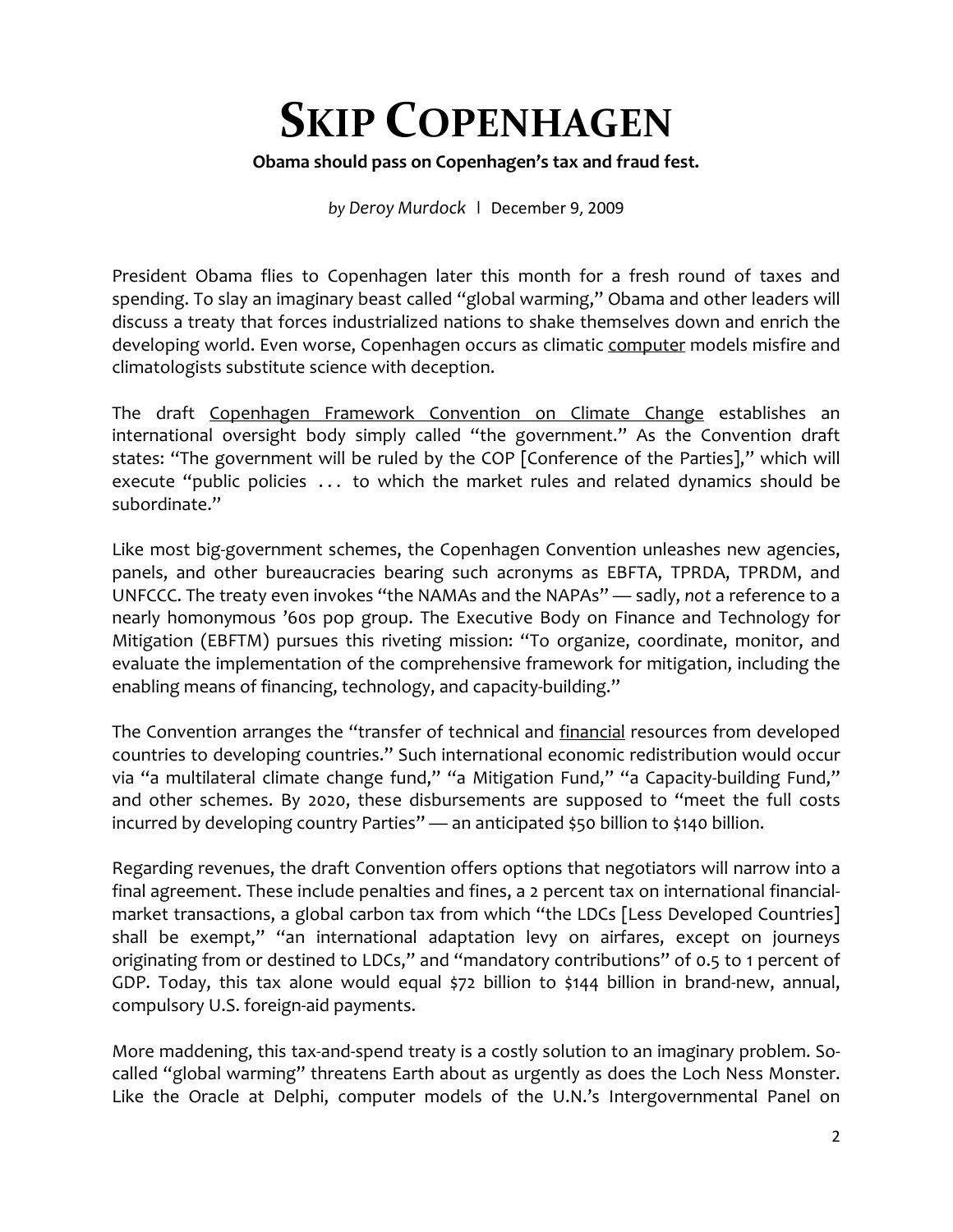Climate Change (essentially the Vatican of so-called "global warming") issue frightful visions of a boiling planet in the year 2100. Too bad they so inaccurately foresaw Earth's conditions just before 2010.

Expressing century-long trends, the IPCC has predicted that  $CO<sub>2</sub>$  concentrations would reach 838 parts per million in the year 2100. In fact, the [Science & Public Policy Institute](http://scienceandpublicpolicy.org/) (S&PPI) examined actual meteorological measurements between January 2001 and September 2009 and found  $CO<sub>2</sub>$  on a glidepath toward just 572 parts per million in the year 2100. Thus, IPCC's [computers](http://article.nationalreview.com/?q=Mjk3ZTRkODVjMzcwZDI0Y2ZhOTU5ZjdmN2JkZDE5NmU=&w=MA) say that by century's end, there will be 46.5 percent more  $CO<sub>2</sub>$  on Earth than actual climate readings indicated through last September.

Similarly, IPCC models warned that by 2100, Earth's temperature would increase by 7 degrees Fahrenheit. In fact, S&PPI reports, satellite and surface data between January 1980 and September 2009 point to a long-term warming tendency of just 2.7 degrees F. IPCC prophesies century-end temperatures 160 percent higher than what actual measurements reflected last September.

Climate observations from January 2001 to September 2009 alone demonstrate a *cooling* trend of 1.98 degrees F by the year 2100, rather than the IPCC's 7 degrees F of modelinspired "warming."



#### Global Cooling Is Occurring at  $2^{\circ}$  F (1.1 $^{\circ}$  C) Per Century

For almost nine years, the trend of global temperatures has been falling rapidly. The IPCC's predicted warming path (pink region) bears no relation to the global cooling that has been observed in the 21st century to date.

SOURCE: SPPI GLOBAL TEMPERATURE INDEX

"Not one of the U.N.'s models had predicted the long stasis in global temperatures, which have shown no statistically significant trend since 1995  $-$  i.e., for almost 15 years  $$ notwithstanding continuing increases in  $CO<sub>2</sub>$  concentration," the Viscount Monckton of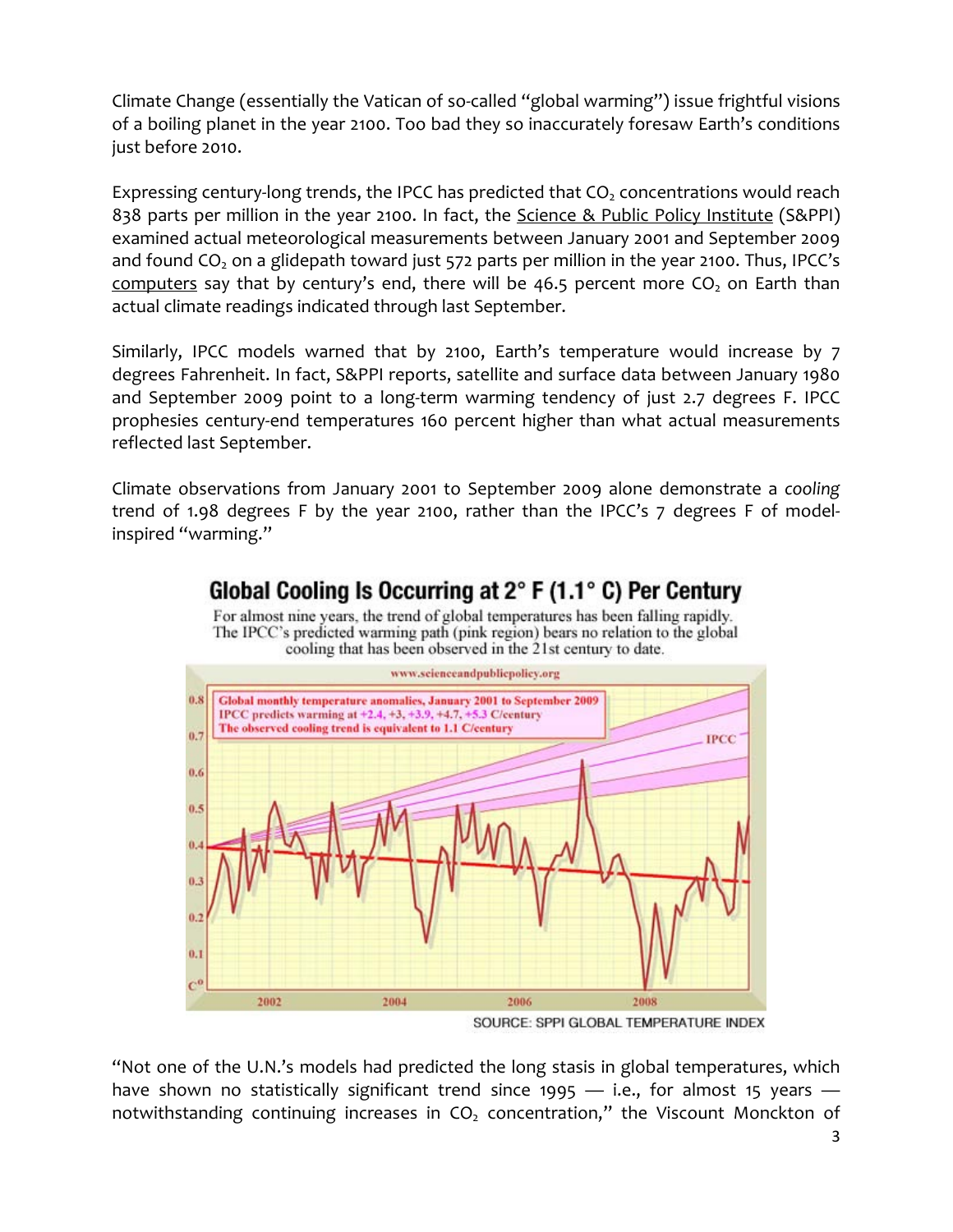Brenchley tells me from London. The S&PPI's Lord Monckton is a member of the House of Lords and a leading critic of the entire "global warming" charade.

Of course, U.N. computers are no better than the data on which they dine. These data look quite dodgy considering e-mails from the University of East Anglia's Climatic Research Unit [\(CRU\)](http://eastangliaemails.com/search.php), which the *[Sunday Times](http://www.timesonline.co.uk/tol/news/environment/article6936328.ece)* of London calls "the world's leading center for reconstructing past climate and temperatures." These hacked messages show influential British climatologists and their American counterparts distorting and concealing facts that contradict their faith in so-called "global warming." Read on:

- "The fact is that we can't account for the lack of warming at the moment and it is a travesty we can't."
- "The rest of the [CRU] databases seems [sic] to be in nearly as poor a state as Australia was. . . . We can have a proper result, but only by including a load of garbage."
- "I can't see either of these papers being in the next [IPCC](http://www.nypost.com/p/news/opinion/opedcolumnists/the_warming_oops_6apJWztQL4oQlDNSJAJs2J) report. Kevin and I will keep them out somehow — even if we have to redefine what the peer-review literature is!"
- "I've just completed Mike's Nature trick of adding in the real temps to each series for the last 20 years (ie, from 1981 onwards) and from 1961 for Keith's to hide the decline" in temperatures, Prof. Philip Jones, CRU's chief, wrote in a Nov. 16, 1999, e-mail to Prof. [Michael Mann,](http://www.telegraph.co.uk/earth/copenhagen-climate-change-confe/6718183/Climategate-Phil-Jones-accused-of-making-error-of-judgment-by-colleague.html) director of Penn State University's Earth System Science Center.
- As Jones [e-mailed](http://www.washingtontimes.com/news/2009/nov/24/hiding-evidence-of-global-cooling/print) Mann: "If they ever hear there is a Freedom of Information Act now in the UK, I think I'll delete the file rather than send to anyone. . . . We also have a data protection act, which I will hide behind."
- "We need to cover our behinds on what was done here," Mann wrote Jones on June 20, 2003.

"Mike, can you delete any e-mails you may have with Keith re: AR4 [IPCC's Fourth Assessment Report]. Keith will do likewise," Jones wrote Mann on May 29, 2008. "Can you also email Gene and get him to do the same? We will be getting Caspar to do likewise."

- Mann [wrote](http://www.foxnews.com/opinion/2009/12/01/think-climate-gate-nonevent-think/) back: "I'll contact Gene about this ASAP."
- "I did get an email from the [Freedom of Information] person here early yesterday to tell me I shouldn't be deleting emails," Jones wrote on Dec. 10, 2008. Under British law, it is a crime to destroy materials sought in Freedom of Information requests.

CRU still wants scientists to trust its conclusions — on which even more climatology is based — although it now admits that during an office move, it [discarded](http://www.timesonline.co.uk/tol/news/environment/article6936328.ece) computer tapes and paper records containing years of original weather-station observations. This is like telling an IRS auditor, "Just read my tax return; I chucked my receipts." Proper science relies on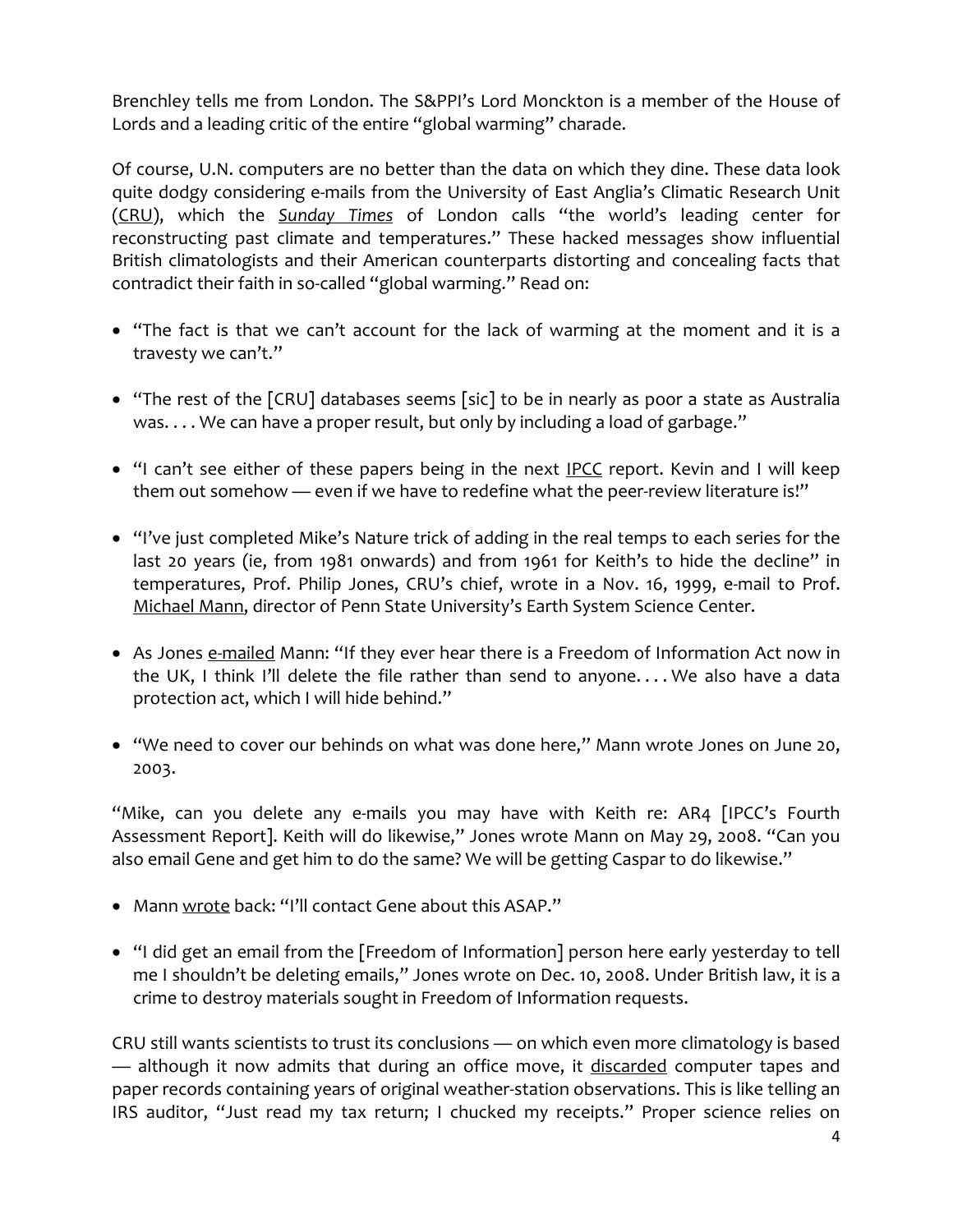generating reproducible results. Since these climate data now likely are locked in a landfill, CRU's results are, by definition, irreproducible. This means, *ipso facto*, they are non-scientific. Meanwhile, [Professor](http://article.nationalreview.com/?q=Mjk3ZTRkODVjMzcwZDI0Y2ZhOTU5ZjdmN2JkZDE5NmU=&w=MQ==) Jones has stepped aside while he and his unit are under [investigation.](http://www.uea.ac.uk/mac/comm/media/press/2009/nov/homepagenews/CRUupdate) Also, Penn State is probing Professor Mann. "The University is looking into this matter further," according to a November 30 [statement.](http://www.examiner.com/x-11224-Baltimore-Weather-Examiner~y2009m11d30-Climategate-Penn-State-Professor-Mann-under-investigation)

In the wake of Climategate, the Met Office (Britain's equivalent of the U.S. National Weather Service) [announced](http://www.metoffice.gov.uk/corporate/pressoffice/2009/pr20091205.html) Friday that it would release meteorological observations from 1,000 surface-measurement stations worldwide. It also will analyze 160 years' worth of raw data to reconstruct the global climate record that has been compromised by CRU's disposal of data that undergird its conclusions.

The *Times* of London reports that "the new analysis of the data will take three years, meaning that the [Met Office](http://www.timesonline.co.uk/tol/news/article6945445.ece) will not be able to state with absolute confidence the extent of the warming trend until the end of 2012." The Met Office (which relies heavily on CRU's data), the U.S. National Oceanic and Atmospheric Administration, and NASA's Goddard Institute of Space Studies are the three sources for data that flow into the IPCC's computer models. The Met Office's announcement constitutes a flat tire on the three-wheel [All-Terrain](http://article.nationalreview.com/?q=Mjk3ZTRkODVjMzcwZDI0Y2ZhOTU5ZjdmN2JkZDE5NmU=&w=MQ==)  [Vehicle](http://article.nationalreview.com/?q=Mjk3ZTRkODVjMzcwZDI0Y2ZhOTU5ZjdmN2JkZDE5NmU=&w=MQ==) that pulls the global-warming issue around the world. And three years will pass until this flat is fixed.

"Although the CRU in Great Britain has been ground zero for the initial investigation because of its role in the IPCC, other national weather centers, universities, and the U.S. global data centers at NOAA and NASA will be shown in upcoming weeks to be complicit in the misrepresentation or manipulation of data to support the supposed consensus," says Joseph D'Aleo of **ICECAP**, the International Climate and Environmental Change Assessment Project, and the Weather Channel's first director of meteorology.

Notwithstanding this "maze of skullduggery," as author [Christopher Booker](http://www.telegraph.co.uk/comment/columnists/christopherbooker/6679082/Climate-change-this-is-the-worst-scientific-scandal-of-our-generation.html) calls Climategate, America's broadcast networks moved glacially to cover this global-warming scandal. Two weeks after the story emerged, *NBC Nightly News* [finally](http://www.mrc.org/biasalert/2009/20091205022418.aspx) covered it last Friday. Until then, [reports](http://mrc.org/press/releases/2009/20091202123647.aspx) the Media Research Center, ABC, CBS, and NBC ignored Climategate on their morning and nightly news programs. In fact, Comedy Central's *Daily Show with Jon Stewart* scooped the three networks by three days with a December 1 segment that presented key facts and generated big laughs. "Why would you throw out raw data from the '80s?" Stewart incredulously [asked.](http://www.youtube.com/watch?v=_Wt0ZaXu_CA) "I still have *Penthouses* from the '70s — laminated."

The Copenhagen Convention codifies world [government](http://article.nationalreview.com/?q=Mjk3ZTRkODVjMzcwZDI0Y2ZhOTU5ZjdmN2JkZDE5NmU=&w=MQ==) fueled by fraud, justified by faulty data, and financed with massive, new global taxes. Rather than jet to Denmark to embrace such rubbish, Obama should stay here, toss a log into the Oval Office fireplace, and focus on resuscitating America's economy.